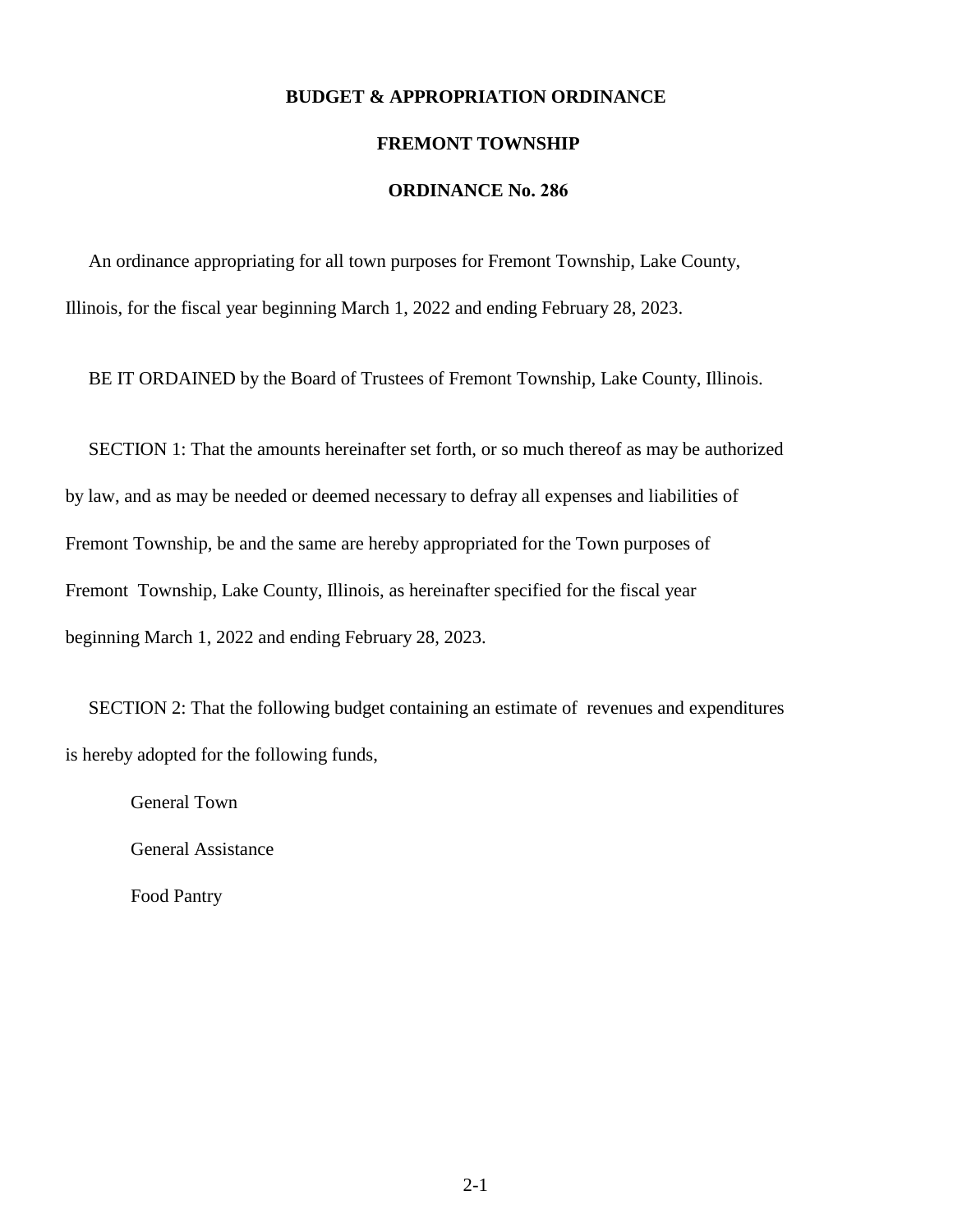| 100   | <b>GENERAL TOWN FUND</b>                   | 2021-2022<br><b>Budgeted</b> | 2021-2022<br><b>Actual</b>     | 2022-2023<br><b>Budgeted</b> |
|-------|--------------------------------------------|------------------------------|--------------------------------|------------------------------|
|       | <b>BEGINNING BALANCE</b><br>March 1, 2022  |                              |                                | 1,620,438.67                 |
|       | <b>REVENUES</b>                            |                              |                                |                              |
| 10400 | Property Tax                               | 1,148,327.00                 | 1,160,003.90                   | 1,148,328.00                 |
| 10401 | <b>Replacement Tax</b>                     | 14,000.00                    | 26,508.03                      | 20,000.00                    |
| 10402 | <b>Interest Income</b>                     | 4,000.00                     | 1,317.16                       | 1,200.00                     |
| 10403 | Miscellaneous Income                       | 3,000.00                     | 8,942.34                       | 4,000.00                     |
| 10404 | Half-fare Taxi Program                     | 1,500.00                     | 245.00                         | 1,500.00                     |
| 10409 | <b>Garden Donations</b>                    | 0.00                         | 0.00                           | 1,000.00                     |
| 10413 | Perm. Road Loan Paid                       | 20,000.00                    | 0.00                           | 35,000.00                    |
| 10414 | Grant - Village of Mundelein               | 0.00                         | 0.00                           | 25,000.00                    |
|       | <b>TOTAL REVENUES:</b>                     | 1,190,827.00                 | 1,197,016.43                   | ------------<br>1,236,028.00 |
|       | <b>TOTAL FUNDS AVAILABLE:</b>              | 1,190,827.00                 |                                | 2,856,466.67                 |
|       | <b>EXPENDITURES</b>                        |                              |                                |                              |
|       | Administration                             | 1,329,912.00                 | 729,700.06                     | 1,261,324.88                 |
|       | Assessor                                   | 262,550.00                   | 236,088.28                     | 268,300.00                   |
|       | Parks                                      | 537,500.00                   | 371,621.79                     | 411,850.00                   |
|       | <b>TOTAL EXPENDITURES:</b>                 | 2,129,962.00                 | --------------<br>1,337,410.13 | 1,941,474.88                 |
|       | <b>TOTAL APPROPRIATIONS:</b>               | 2,129,962.00                 | 1,337,410.13                   | 1,941,474.88                 |
|       | <b>ENDING BALANCE</b><br>February 28, 2023 |                              |                                | 914,991.79                   |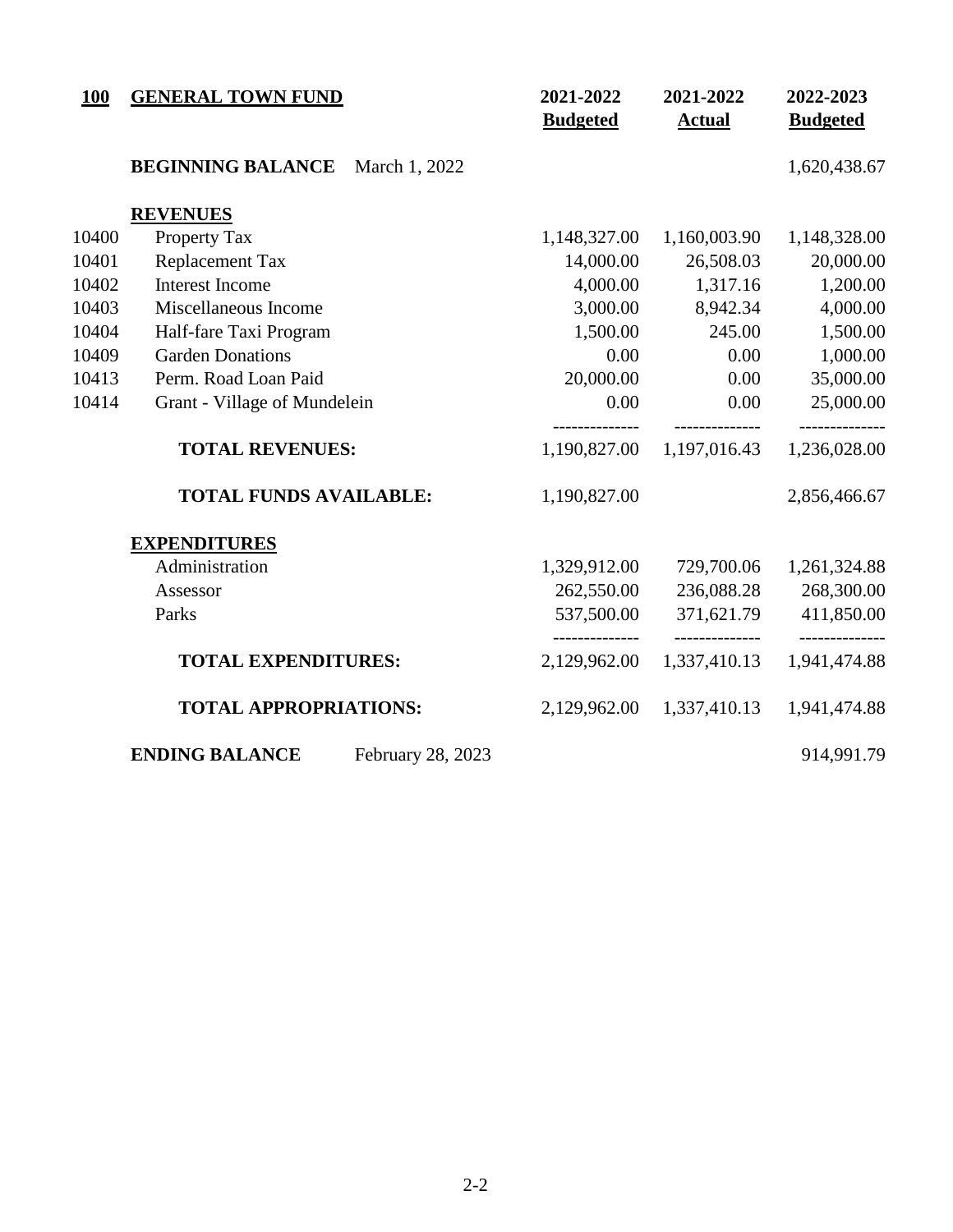|       | 11500 ADMINISTRATION                   | 2021-2022       | 2021-2022     | 2022-2023       |
|-------|----------------------------------------|-----------------|---------------|-----------------|
|       |                                        | <b>Budgeted</b> | <b>Actual</b> | <b>Budgeted</b> |
| 11501 | Supervisor/Road Treasurer Salary       | 75,000.00       | 73,539.48     | 75,000.00       |
| 11502 | <b>Clerk Salary</b>                    | 28,500.00       | 28,475.40     | 28,500.00       |
| 11503 | <b>Highway Commissioner Salary</b>     | 86,000.00       | 85,474.00     | 86,000.00       |
| 11504 | <b>Assessor Salary</b>                 | 75,000.00       | 64,830.30     | 75,000.00       |
| 11505 | <b>Trustee Salary</b>                  | 17,160.00       | 17,159.04     | 17,160.00       |
| 11506 | <b>Salaries</b>                        | 125,000.00      | 93,026.22     | 125,000.00      |
| 11507 | <b>Health Insurance</b>                | 100,000.00      | 69,329.33     | 100,000.00      |
| 11508 | FICA - Employer Contribution           | 32,000.00       | 27,961.32     | 32,000.00       |
| 11509 | <b>Unemployment Insurance</b>          | 3,000.00        | 1,816.65      | 2,500.00        |
| 11510 | <b>IMRF</b> - Employer Contribution    | 38,950.00       | 27,427.32     | 35,000.00       |
| 11511 | <b>Accounting Service</b>              | 7,000.00        | 5,785.00      | 8,000.00        |
| 11512 | Legal Service                          | 5,000.00        | 420.00        | 3,500.00        |
| 11513 | Postage                                | 2,000.00        | 471.58        | 1,500.00        |
| 11514 | Newsletter/Constant Contact            | 8,000.00        | 5,830.35      | 7,000.00        |
| 11515 | Telephone/Internet                     | 3,500.00        | 2,509.62      | 5,000.00        |
| 11516 | Publishing                             | 1,000.00        | 192.05        | 1,000.00        |
| 11517 | Printing                               | 2,000.00        | 0.00          | 1,000.00        |
| 11518 | Travel                                 | 1,000.00        | 147.28        | 1,000.00        |
| 11519 | Training                               | 5,000.00        | 105.00        | 5,000.00        |
| 11520 | <b>CERT</b>                            | 5,000.00        | 615.77        | 5,000.00        |
| 11521 | <b>Equipment Lease</b>                 | 100.00          | 0.00          | 0.00            |
| 11522 | <b>TOIRMA</b> Insurance                | 15,000.00       | 12,438.50     | 15,000.00       |
| 11523 | <b>PACE Bus</b>                        | 5,000.00        | 4,150.00      | 5,000.00        |
| 11524 | Programs & Services                    | 5,000.00        | 1,000.00      | 5,000.00        |
| 11525 | <b>Building Maintenance</b>            | 40,000.00       | 13,075.99     | 40,000.00       |
| 11526 | <b>Equipment Maintenance</b>           | 5,000.00        | 968.68        | 5,000.00        |
| 11527 | Website                                | 5,000.00        | 4,135.07      | 5,000.00        |
| 11528 | Dues                                   | 2,000.00        | 1,489.11      | 2,000.00        |
| 11529 | <b>Utilities</b>                       | 4,500.00        | 3,877.67      | 8,000.00        |
| 11531 | <b>Mosquito Abatement</b>              | 20,000.00       | 16,320.00     | 17,500.00       |
| 11532 | <b>Office Supplies</b>                 | 5,000.00        | 2,795.06      | 5,000.00        |
| 11533 | <b>Professional Services</b>           | 3,000.00        | 0.00          | 2,500.00        |
| 11534 | Equipment - Capital                    | 10,000.00       | 7,398.99      | 10,000.00       |
| 11535 | <b>Building Improvements - Capital</b> | 115,000.00      | 0.00          | 150,000.00      |
| 11536 | <b>Operating Supplies</b>              | 5,000.00        | 1,235.74      | 5,000.00        |
| 15537 | <b>Social Services</b>                 | 5,000.00        | 604.32        | 3,500.00        |
| 11538 | Taxi Program                           | 3,000.00        | 606.00        | 2,500.00        |
| 11539 | Miscellaneous Charges                  | 1,000.00        | 164.41        | 500.00          |
| 11540 | <b>Community Garden</b>                | 5,000.00        | 4,164.54      | 5,000.00        |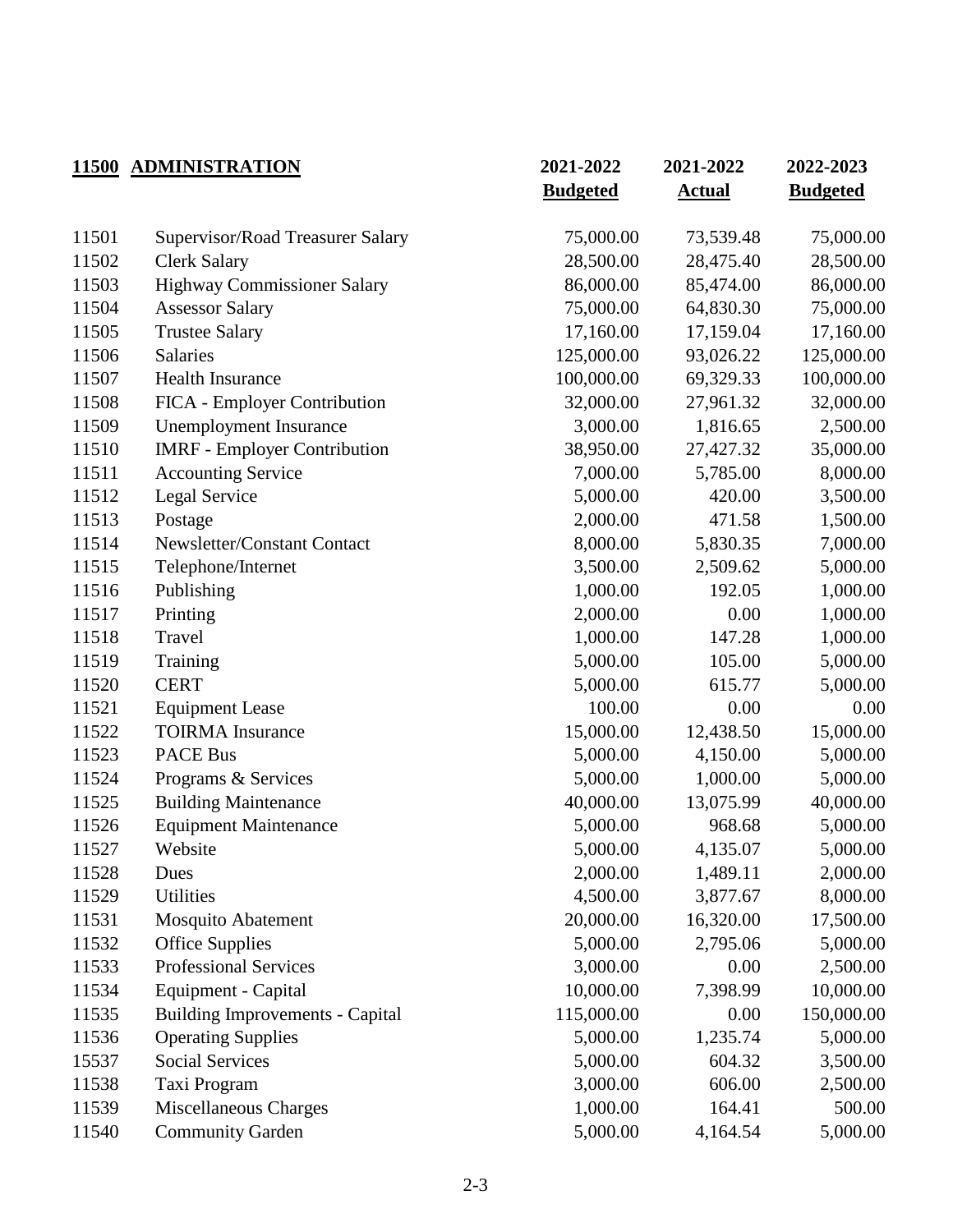| 11541 | <b>Wetland Mitgation - Reserves</b>    | 0.00         | 0.00       | 4,000.00                    |
|-------|----------------------------------------|--------------|------------|-----------------------------|
| 11543 | <b>Building Maintenance - Reserves</b> | 100,000.00   | 0.00       | 100,000.00                  |
| 11544 | Highway Dept. Building Maint.          | 0.00         | 0.00       | 10,000.00                   |
| 11545 | Contingencies                          | 15,376.00    | 0.00       | 25,000.00                   |
| 11557 | Loan to Permanent Road                 | 300,000.00   | 109,335.12 | 190,664.88                  |
| 11561 | Tax Objections Paid Out                | 40,826.00    | 40,825.15  | 30,000.00                   |
| 50102 | <b>Garden Donations Expenses</b>       | 0.00         | 0.00       | 1,000.00                    |
|       |                                        | 1,329,912.00 | 729,700.06 | -----------<br>1,261,324.88 |
|       | <b>TOTAL ADMINISTRATION:</b>           | 1,329,912.00 | 729,700.06 | 1,261,324.88                |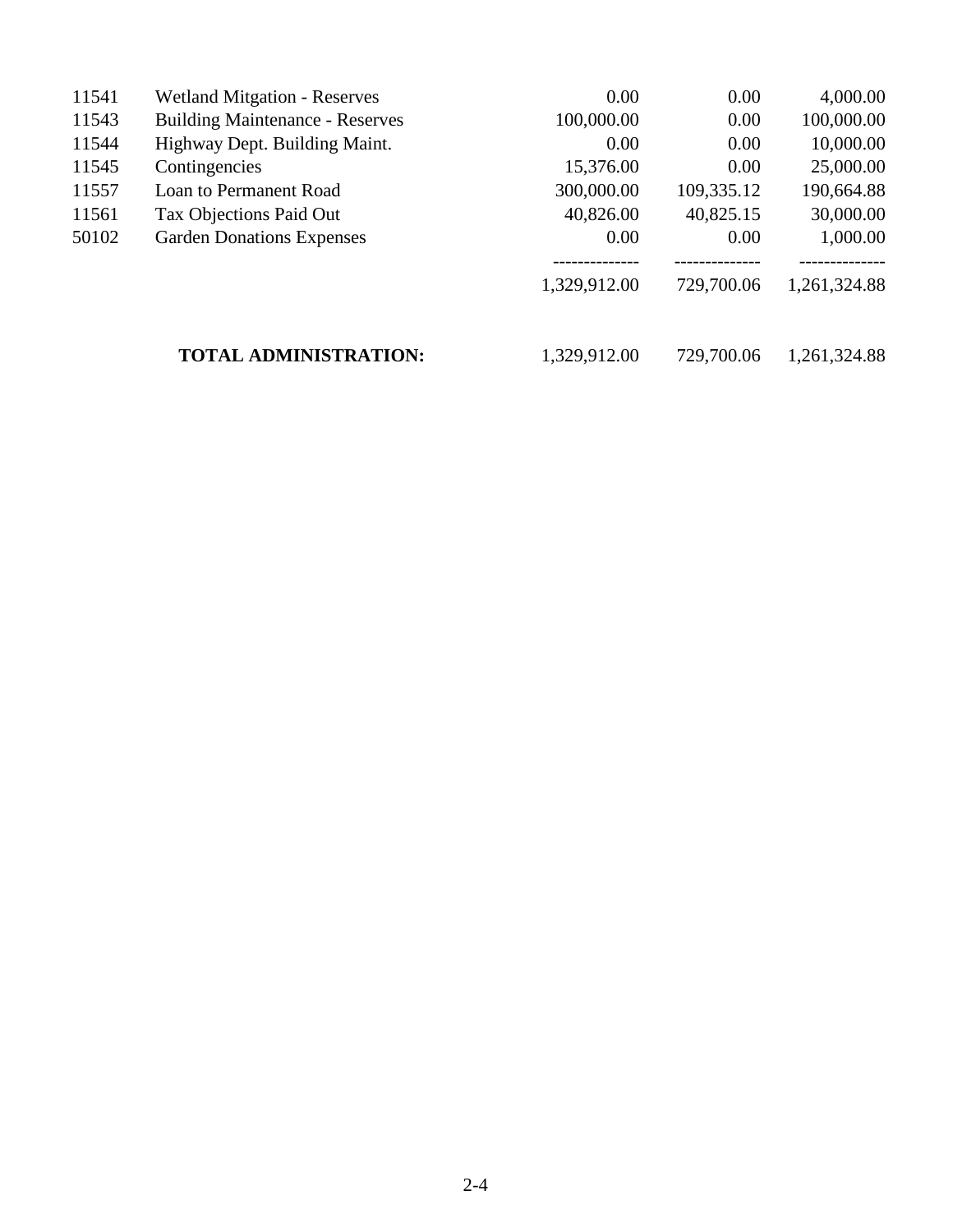|       | 12500 ASSESSOR                      | 2021-2022       | 2021-2022                    | 2022-2023                    |
|-------|-------------------------------------|-----------------|------------------------------|------------------------------|
|       |                                     | <b>Budgeted</b> | <b>Actual</b>                | <b>Budgeted</b>              |
| 11506 | <b>Salaries</b>                     | 152,400.00      | 141,839.71                   | 160,000.00                   |
| 11507 | Health Insurance                    | 33,000.00       | 39,565.00                    | 44,000.00                    |
| 11508 | FICA - Employer Contribution        | 11,700.00       | 10,835.94                    | 12,300.00                    |
| 11509 | Unemployment                        | 2,700.00        | 3,418.37                     | 3,000.00                     |
| 11510 | <b>IMRF</b> - Employer Contribution | 15,000.00       | 10,453.74                    | 15,000.00                    |
| 11512 | Legal                               | 100.00          | 0.00                         | 0.00                         |
| 11513 | Postage                             | 600.00          | 518.40                       | 750.00                       |
| 11515 | Telephone/Internet                  | 2,500.00        | 2,465.84                     | 3,500.00                     |
| 11516 | Publishing                          | 100.00          | 0.00                         | 0.00                         |
| 11517 | Printing                            | 300.00          | 506.77                       | 750.00                       |
| 1158  | Travel                              | 1,500.00        | 0.00                         | 1,500.00                     |
| 11519 | Training                            | 3,000.00        | 2,269.73                     | 3,000.00                     |
| 11526 | <b>Equipment Maintenance</b>        | 500.00          | 636.62                       | 1,000.00                     |
| 11528 | Dues                                | 1,400.00        | 418.00                       | 1,000.00                     |
| 11532 | <b>Office Supplies</b>              | 2,000.00        | 1,676.75                     | 2,000.00                     |
| 11534 | Equipment - Capital                 | 5,000.00        | 3,804.33                     | 5,000.00                     |
| 11539 | Miscellaneous Charges               | 250.00          | 220.00                       | 0.00                         |
| 11545 | Contingencies                       | 5,000.00        | 0.00                         | 5,000.00                     |
| 11546 | <b>Vehicle Maintenance</b>          | 1,000.00        | 645.95                       | 1,000.00                     |
| 11547 | Professional Services - IT          | 4,000.00        | 1,090.00                     | 4,000.00                     |
| 11550 | Fuel                                | 500.00          | 0.00                         | 500.00                       |
| 11558 | <b>Office Remodel</b>               | 20,000.00       | 15,723.13                    | 5,000.00                     |
|       |                                     | 262,550.00      | --------------<br>236,088.28 | --------------<br>268,300.00 |
|       | <b>TOTAL ASSESSOR:</b>              | 262,550.00      | 236,088.28                   | 268,300.00                   |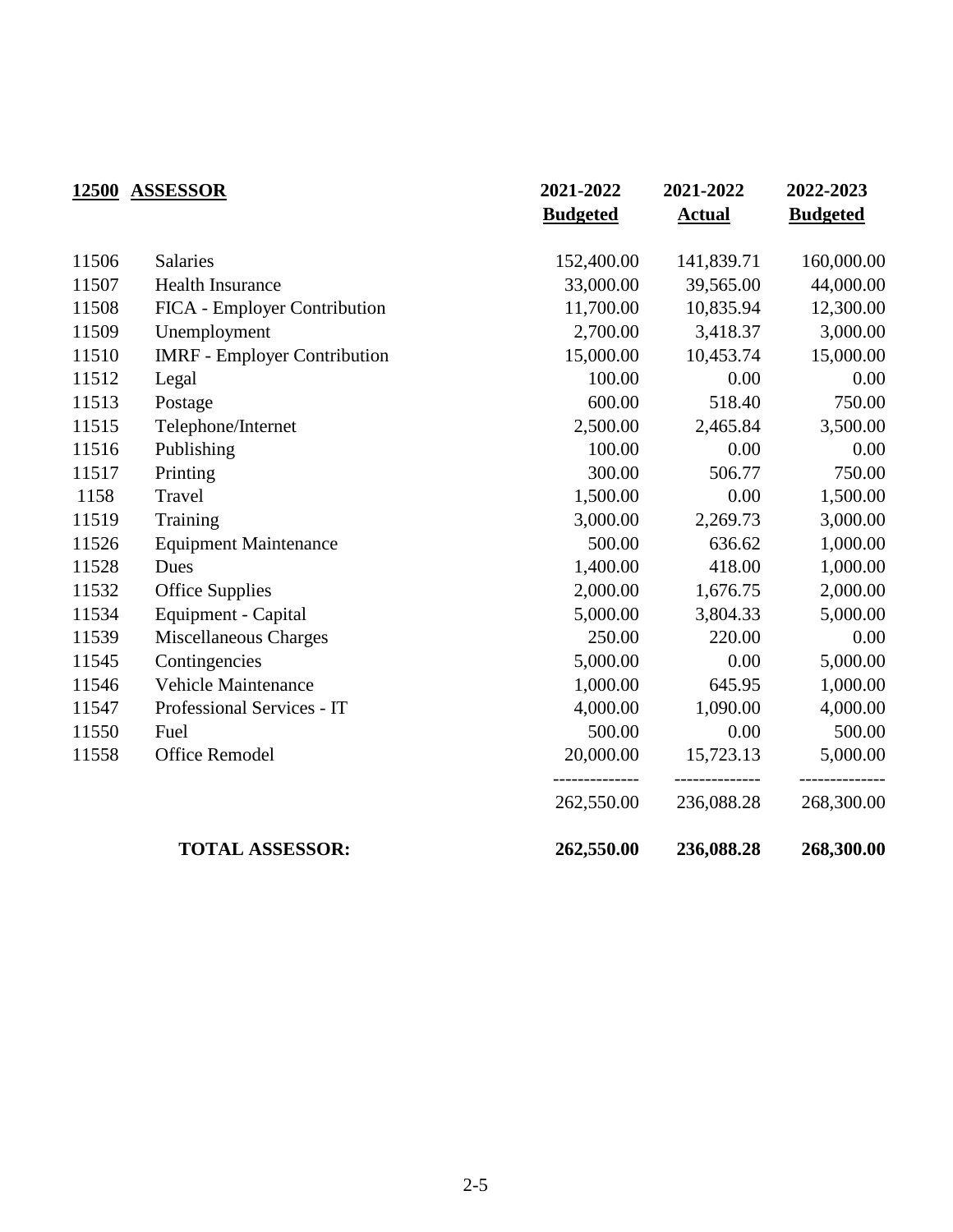|       | <b>14500 PARKS</b>                  | 2021-2022<br><b>Budgeted</b> | 2021-2022<br><b>Actual</b>   | 2022-2023<br><b>Budgeted</b> |
|-------|-------------------------------------|------------------------------|------------------------------|------------------------------|
|       |                                     |                              |                              |                              |
| 11506 | <b>Salaries</b>                     | 97,000.00                    | 75,873.55                    | 97,000.00                    |
| 11507 | <b>Health Insurance</b>             | 35,000.00                    | 31,428.46                    | 36,000.00                    |
| 11508 | FICA - Employer                     | 7,500.00                     | 5,804.15                     | 7,500.00                     |
| 11509 | Unemployment                        | 1,800.00                     | 970.41                       | 2,350.00                     |
| 11510 | <b>IMRF</b> - Employer Contribution | 9,700.00                     | 5,879.67                     | 7,500.00                     |
| 11525 | <b>Building Maintenance</b>         | 6,000.00                     | 3,103.63                     | 6,000.00                     |
| 11526 | <b>Equipment Maintenance</b>        | 20,000.00                    | 14,061.49                    | 20,000.00                    |
| 11529 | <b>Utilities</b>                    | 8,000.00                     | 7,011.69                     | 16,000.00                    |
| 11530 | <b>Disposal Service</b>             | 3,500.00                     | 0.00                         | 1,000.00                     |
| 11533 | <b>Professional Services</b>        | 10,000.00                    | 4,409.58                     | 10,000.00                    |
| 11534 | Equipment - Capital                 | 50,000.00                    | 48,318.92                    | 50,000.00                    |
| 11536 | <b>Operating Supplies</b>           | 5,353.00                     | 5,352.66                     | 7,000.00                     |
| 11545 | Contingencies                       | 10,000.00                    | 0.00                         | 10,000.00                    |
| 11548 | Park Maintenance                    | 52,622.00                    | 52,621.86                    | 50,000.00                    |
| 11549 | <b>Portable Restrooms</b>           | 2,500.00                     | 2,372.80                     | 3,000.00                     |
| 11550 | Fuel                                | 2,717.00                     | 2,716.71                     | 7,500.00                     |
| 11551 | <b>Equipment Rental</b>             | 5,000.00                     | 1,837.85                     | 4,000.00                     |
| 11552 | Behm Park Development - Cap.        | 100,132.00                   | 100,131.62                   | 50,000.00                    |
| 11553 | Ivanhoe Park Development - Cap.     | 96,676.00                    | 0.00                         | 15,000.00                    |
| 11554 | <b>Tools</b>                        | 5,000.00                     | 3,940.84                     | 5,000.00                     |
| 11555 | Uniforms                            | 2,000.00                     | 1,930.97                     | 2,000.00                     |
| 11556 | <b>Irrigation Maintenance</b>       | 7,000.00                     | 3,854.93                     | 5,000.00                     |
|       |                                     | 537,500.00                   | --------------<br>371,621.79 | 411,850.00                   |
|       | <b>TOTAL PARKS:</b>                 | 537,500.00                   | 371,621.79                   | 411,850.00                   |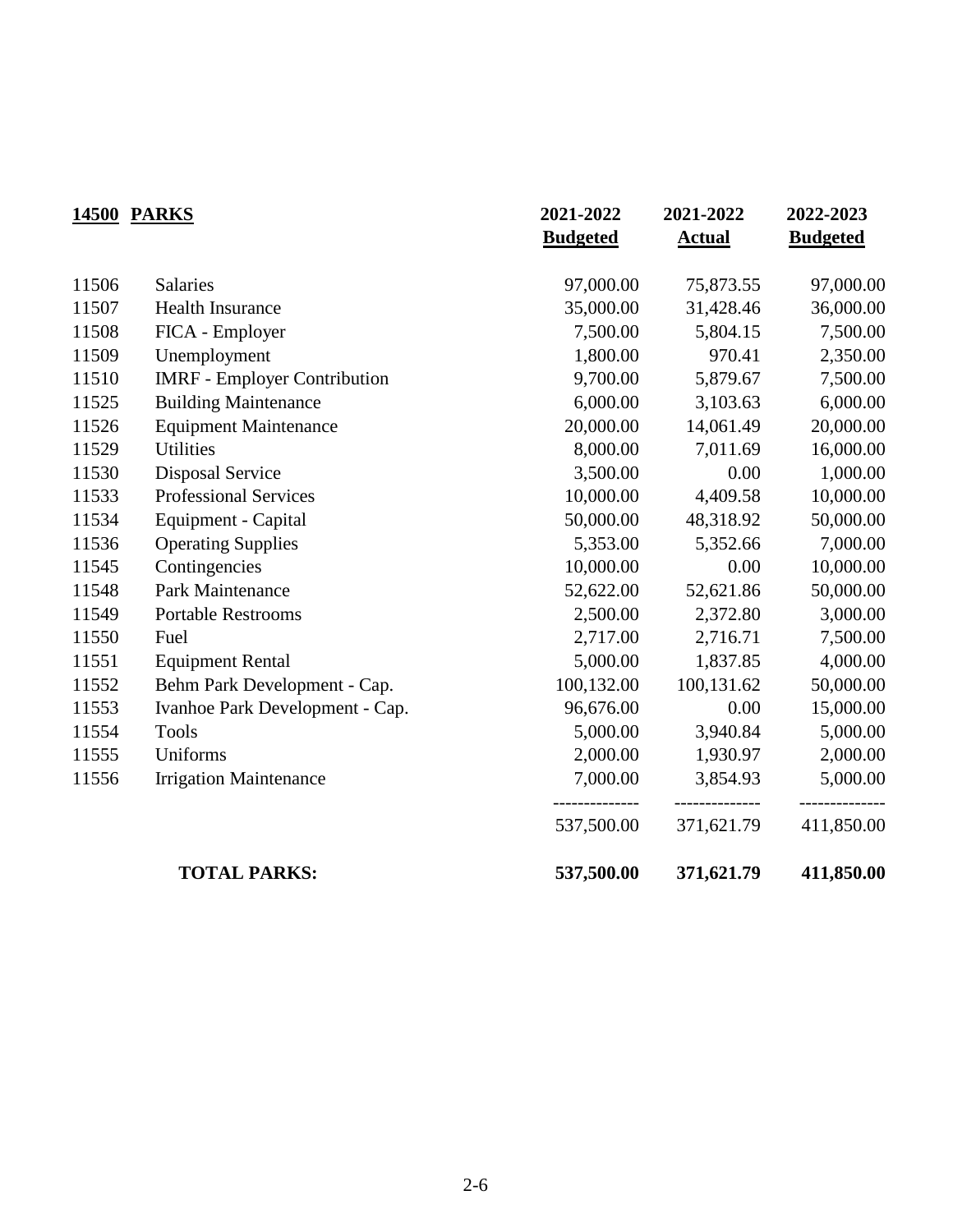| <b>200</b> | <b>GENERAL ASSISTANCE</b>                 | 2021-2022<br><b>Budgeted</b> | 2021-2022<br><b>Actual</b> | 2022-2023<br><b>Budgeted</b> |
|------------|-------------------------------------------|------------------------------|----------------------------|------------------------------|
|            | <b>BEGINNING BALANCE</b><br>March 1, 2022 |                              |                            | 95,952.86                    |
|            | <b>REVENUES</b>                           |                              |                            |                              |
| 10400      | Property Tax                              | 50,007.00                    | 50,512.57                  | 50,007.00                    |
| 10402      | Interest Income                           | 100.00                       | 63.14                      | 50.00                        |
| 10403      | Misc. Income                              | 100.00                       | 0.00                       | 25.00                        |
| 10415      | <b>Revenue Recapture</b>                  | 0.00                         | 0.00                       | 3,250.00                     |
|            | <b>TOTAL REVENUES:</b>                    | 50,207.00                    | 50,575.71                  | 53,332.00                    |
|            | <b>EXPENDITURES</b>                       |                              |                            |                              |
|            | Administration                            | 71,785.00                    | 69,053.18                  | 68,935.00                    |
|            | Home Relief                               | 78,000.00                    | 5,007.00                   | 63,600.00                    |
|            | <b>TOTAL EXPENDITURES:</b>                | 149,785.00                   | 74,060.18                  | 132,535.00                   |

| <b>ENDING BALANCE</b> | February 28, 2023 |
|-----------------------|-------------------|
|-----------------------|-------------------|

**ENDING BALANCE** February 28, 2023 16,749.86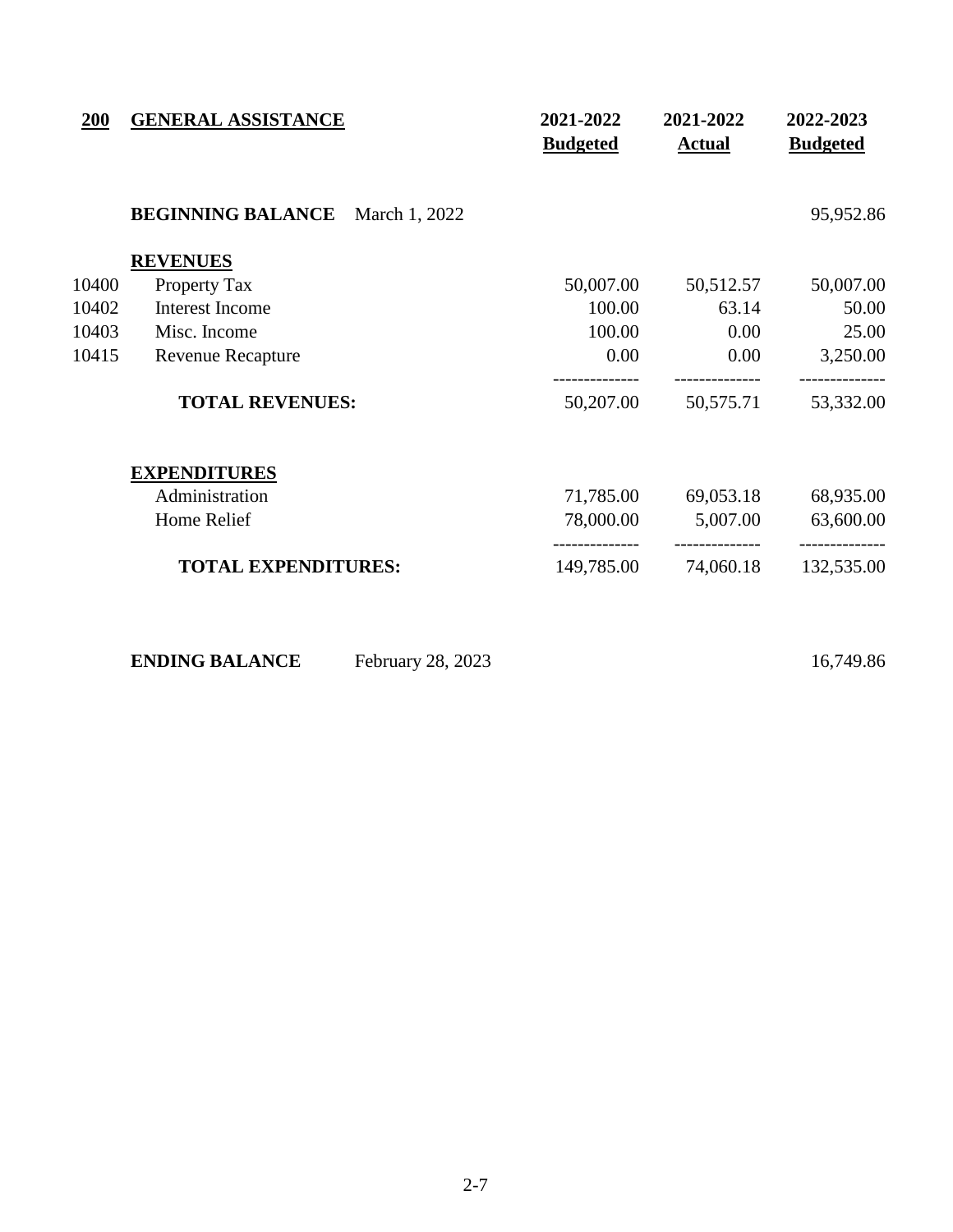|              |                                     | 2021-2022       | 2021-2022     | 2022-2023       |
|--------------|-------------------------------------|-----------------|---------------|-----------------|
|              |                                     | <b>Budgeted</b> | <b>Actual</b> | <b>Budgeted</b> |
| <b>11500</b> | <b>ADMINISTRATION</b>               |                 |               |                 |
| 11506        | <b>Salaries</b>                     | 40,000.00       | 39,157.60     | 40,000.00       |
| 11507        | <b>Health Insurance</b>             | 11,000.00       | 10,420.84     | 12,000.00       |
| 11508        | FICA - Employer's Contribution      | 3,060.00        | 2,995.28      | 3,060.00        |
| 11509        | <b>Unemployment Insurance</b>       | 450.00          | 450.00        | 500.00          |
| 11510        | <b>IMRF</b> - Employer Contribution | 4,000.00        | 3,133.44      | 4,000.00        |
| 11513        | Postage                             | 275.00          | 220.00        | 275.00          |
| 11514        | Newsletter/Constant Contact         | 3,000.00        | 3,000.00      | 1,500.00        |
| 11515        | Telephone/Internet                  | 2,000.00        | 1,995.84      | 2,500.00        |
| 11519        | Training                            | 0.00            | 0.00          | 1,000.00        |
| 11522        | <b>TOIRMA</b> Insurance             | 1,000.00        | 1,000.00      | 0.00            |
| 11526        | <b>Equipment Maintenance</b>        | 193.00          | 192.66        | 200.00          |
| 11527        | Website                             | 50.00           | 0.00          | 50.00           |
| 11529        | <b>Utilities</b>                    | 1,000.00        | 930.68        | 1,000.00        |
| 11532        | <b>Office Supplies</b>              | 182.00          | 9.99          | 250.00          |
| 11533        | Professional Services               | 0.00            | 0.00          | 0.00            |
| 11534        | Equipment - Capital                 | 0.00            | 0.00          | 0.00            |
| 11536        | <b>Operating Supplies</b>           | 100.00          | 72.00         | 100.00          |
| 11545        | Contingencies                       | 0.00            | 0.00          | 0.00            |
| 11561        | Tax Objections Paid Out             | 5,475.00        | 5,474.85      | 2,500.00        |
|              |                                     | 71,785.00       | 69,053.18     | 68,935.00       |
|              | <b>TOTAL ADMINISTRATION:</b>        | 71,785.00       | 69,053.18     | 68,935.00       |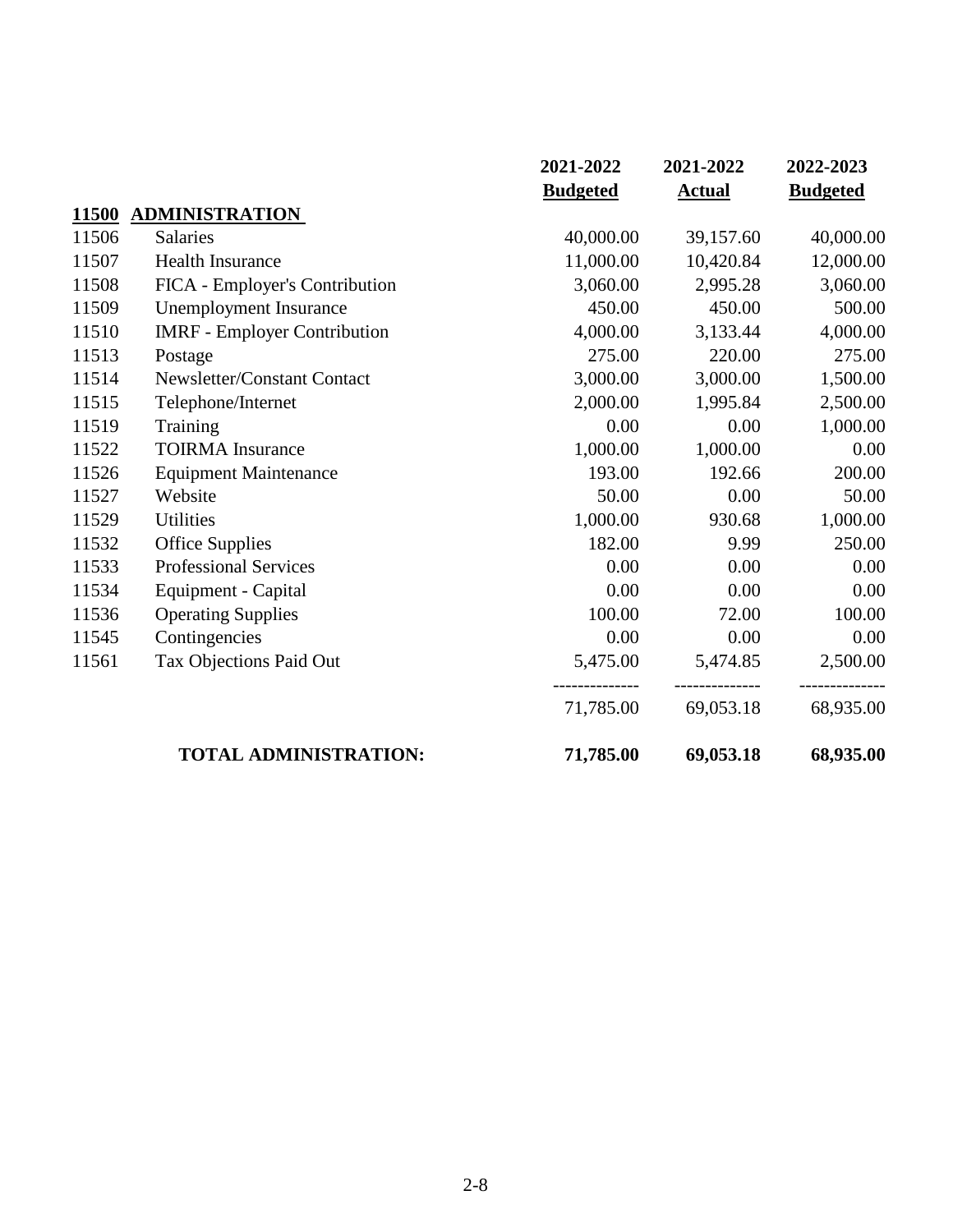|              |                                       | 2021-2022       | 2021-2022     | 2022-2023       |
|--------------|---------------------------------------|-----------------|---------------|-----------------|
|              |                                       | <b>Budgeted</b> | <b>Actual</b> | <b>Budgeted</b> |
| <u>22500</u> | <b>HOME RELIEF</b>                    |                 |               |                 |
| 20600        | Physician Service                     | 2,000.00        | 0.00          | 500.00          |
| 20601        | <b>Hospital Services</b>              | 2,000.00        | 0.00          | 500.00          |
| 20602        | Prescriptions                         | 1,500.00        | 0.00          | 500.00          |
| 20603        | <b>Dental Service</b>                 | 1,000.00        | 0.00          | 500.00          |
| 20605        | <b>Burial Services</b>                | 500.00          | 0.00          | 500.00          |
| 20606        | <b>Client Shelter</b>                 | 30,000.00       | 1,345.50      | 25,000.00       |
| 20607        | <b>Client Utilities</b>               | 30,000.00       | 982.50        | 25,000.00       |
| 20608        | Fuel                                  | 2,500.00        | 0.00          | 3,000.00        |
| 20609        | Food                                  | 500.00          | 0.00          | 100.00          |
| 20610        | Personal Incidentals                  | 2,500.00        | 0.00          | 2,500.00        |
| 20611        | Household Incidentals                 | 2,500.00        | 0.00          | 2,500.00        |
| 20612        | Misc. Home Relief                     | 500.00          | 319.00        | 500.00          |
| 20613        | <b>Catastrophic Medical Insurance</b> | 2,500.00        | 2,360.00      | 2,500.00        |
|              |                                       | 78,000.00       | 5,007.00      | 63,600.00       |
|              | <b>TOTAL HOME RELIEF:</b>             | 78,000.00       | 5,007.00      | 63,600.00       |
|              | TOTAL GENERAL ASSISTANCE              | 149,785.00      | 74,060.18     | 132,535.00      |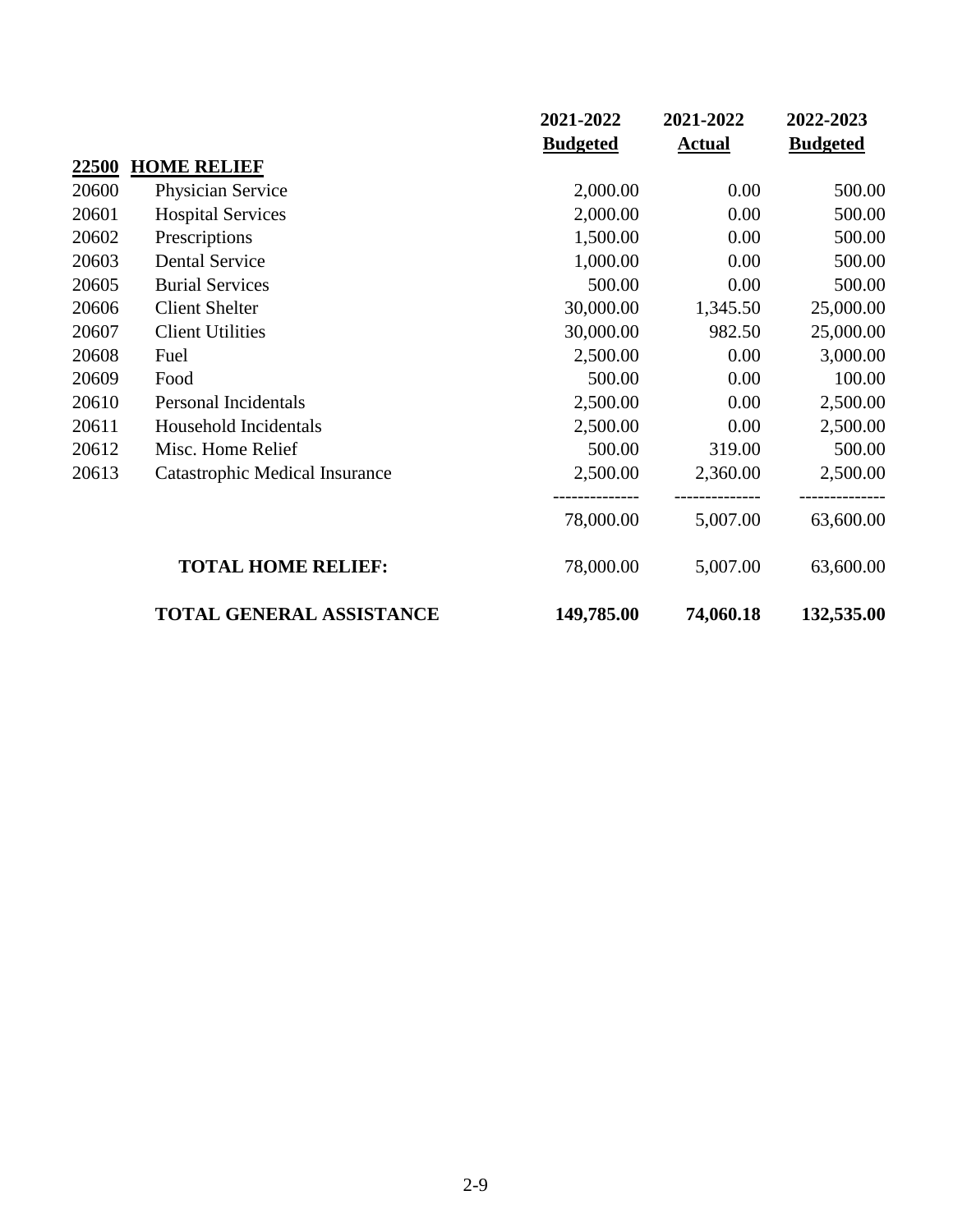|       |                                            | 2021-2022<br><b>Budgeted</b> | 2021-2022<br><b>Actual</b>  | 2022-2023<br><b>Budgeted</b> |
|-------|--------------------------------------------|------------------------------|-----------------------------|------------------------------|
| 500   | <b>FOOD PANTRY FUND</b>                    |                              |                             |                              |
|       | <b>BEGINNING BALANCE</b><br>March 1, 2022  |                              |                             | 210,711.78                   |
|       | <b>REVENUES</b>                            |                              |                             |                              |
| 10408 | Food Pantry Donation                       | 20,000.00                    | 30,395.98                   | 20,000.00                    |
| 10409 | <b>Garden Donations</b>                    | 1,000.00                     | 1,000.00                    | 1,000.00                     |
| 10410 | <b>Holiday Programs Donation</b>           | 4,000.00                     | 8,000.00                    | 5,000.00                     |
|       | <b>TOTAL REVENUES:</b>                     | 25,000.00                    | 39,395.98                   | 26,000.00                    |
|       | <b>TOTAL FUNDS AVAILABLE:</b>              | 25,000.00                    | 39,395.98                   | 236,711.78                   |
|       | <b>EXPENDITURES</b>                        |                              |                             |                              |
| 50100 | Food Purchase                              | 50,000.00                    | 7,851.90                    | 50,000.00                    |
| 50101 | <b>Livestock Processing</b>                | 3,000.00                     | 0.00                        | 5,000.00                     |
| 50102 | <b>Garden Expenses</b>                     | 1,000.00                     | 6.49                        | 2,500.00                     |
| 50103 | Holiday Programs Expense                   | 8,000.00                     | 16,785.00                   | 30,000.00                    |
| 50104 | <b>Shelter/Utility Assistance</b>          | 25,000.00                    | 2,960.94                    | 20,000.00                    |
|       | <b>TOTAL EXPENDITURES:</b>                 | -------------<br>87,000.00   | --------------<br>27,604.33 | --------------<br>107,500.00 |
|       | <b>TOTAL APPROPRIATIONS:</b>               | 87,000.00                    | 27,604.33                   | 107,500.00                   |
|       | <b>ENDING BALANCE</b><br>February 28, 2023 |                              |                             | 129,211.78                   |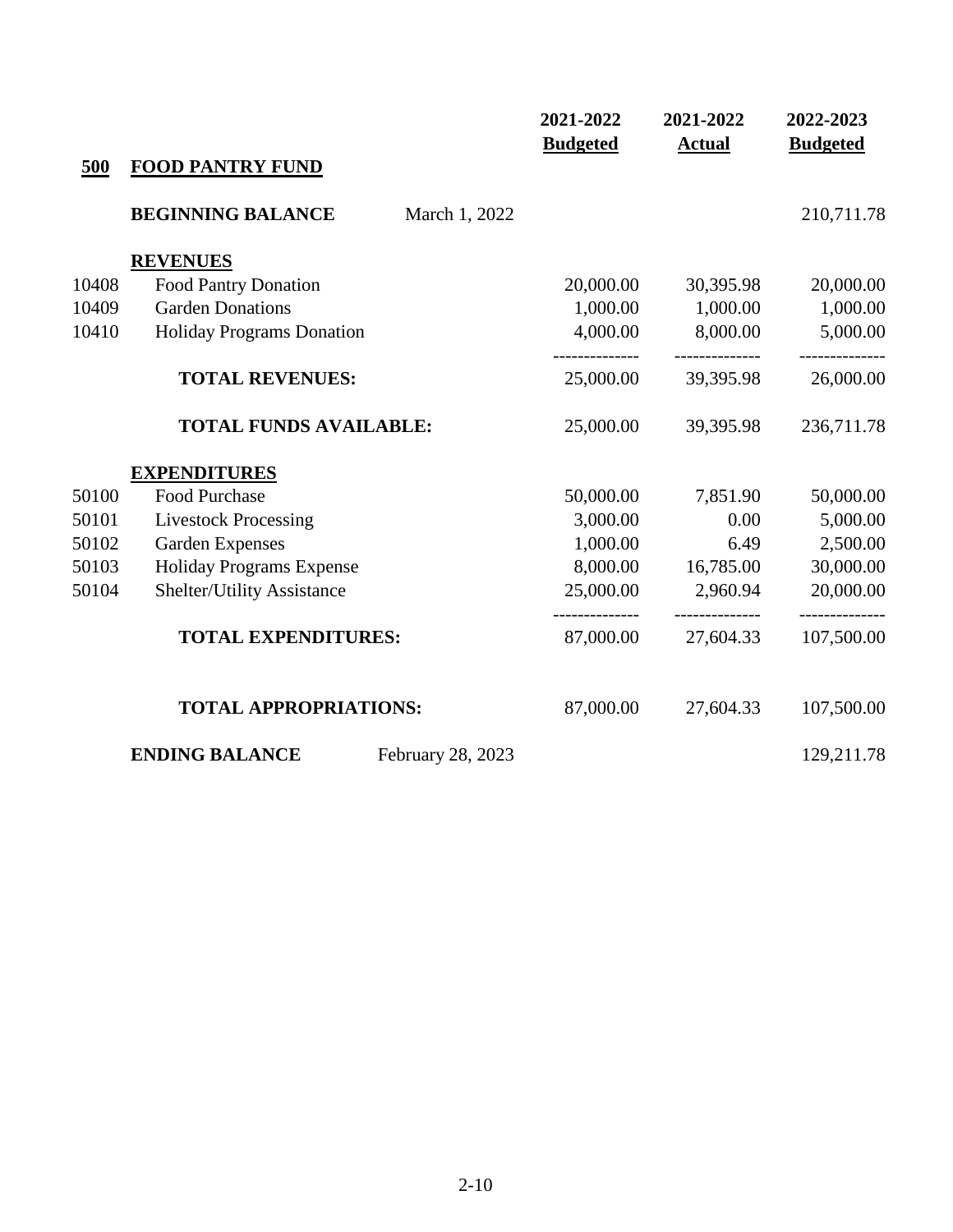SECTION 3: That the amount appropriated for town purposes for the fiscal year beginning March 1, 2022 and ending February 28, 2023 by fund shall be as

| 5 | Food Pantry                  | 107,500.00   |
|---|------------------------------|--------------|
|   |                              |              |
|   | <b>TOTAL APPROPRIATIONS:</b> | 2,074,009.88 |

 SECTION 4: That if any section, subdivision, or sentence of this ordinance shall for any reason be held invalid or to be unconstitutional, such decision shall not affect the validity of the remaining portion of this ordinance.

 SECTION 5: That each appropriated fund total shall be divided among the several objects and purposes specified, and in the particular amounts stated for each fund respectively in Section 2, constituting the total appropriations in the amount of

**Two Million Seventy-four Thousand Nine and 88/100 dollars**

**(\$2,074,009.88) the fiscal year beginning March 1, 2022 and ending February 28, 2023.**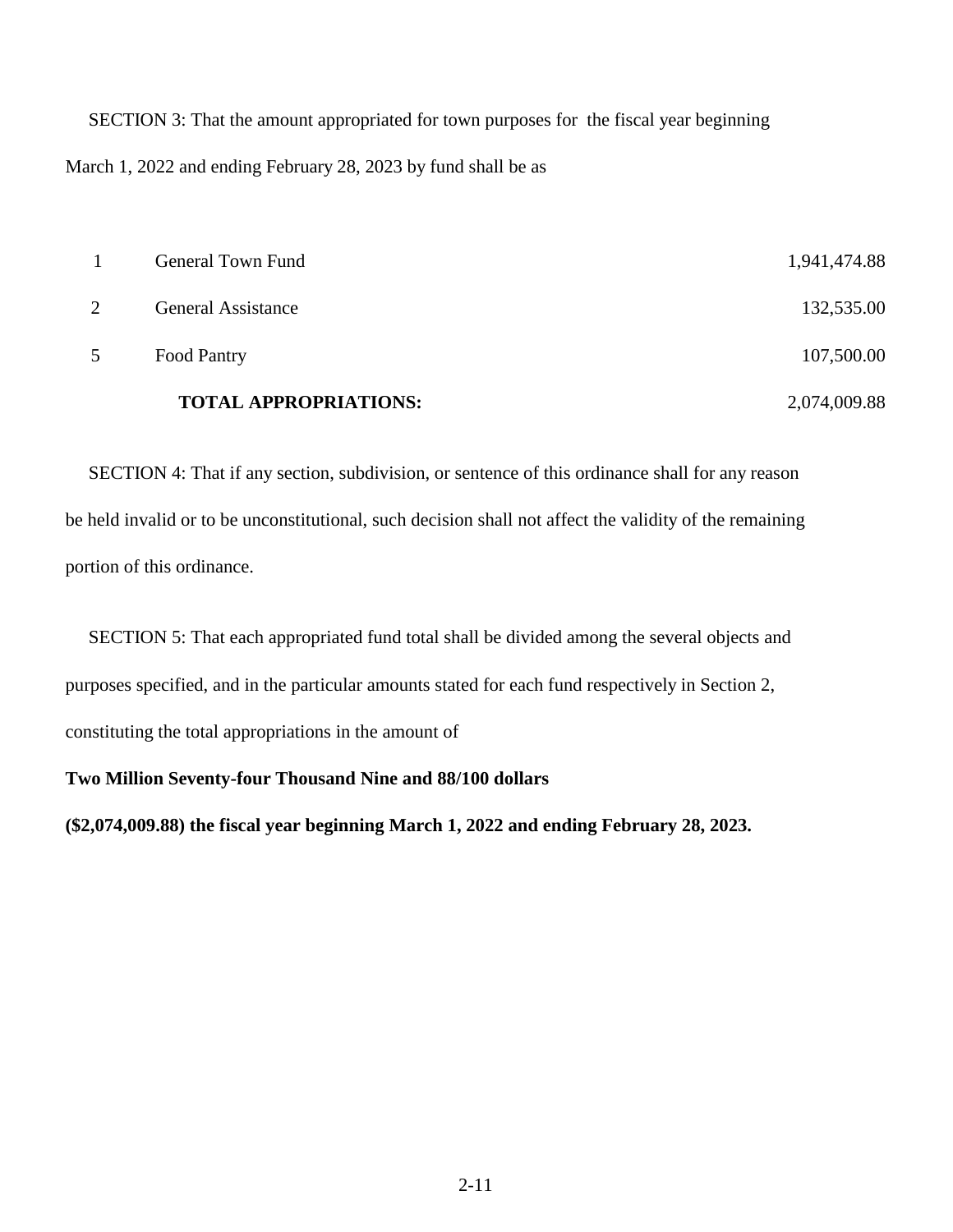SECTION 6: That Section 3 shall be and is a summary of the annual Appropriation Ordinance of this Township, passed by the Board of Trustees as required by law and shall be in full force and effect from and after this date.

SECTION 7: That a certified copy of the Budget & Appropriation Ordinance shall be filed with the County Clerk within 30 days after adoption.

ADOPTED this \_\_\_\_\_ day of \_\_\_\_\_\_\_\_\_\_\_\_\_\_\_\_\_\_\_\_, 2022 pursuant to a roll call vote by the Board of Trustees of Fremont Township, Lake County, Illinois.

| <b>BOARD OF TRUSTEES</b> | <b>AYE</b> | $\overline{\text{MAX}}$ | <b>ABSENT</b> |
|--------------------------|------------|-------------------------|---------------|
| Connie Shanahan          |            |                         |               |
| Jeri Atleson             |            |                         |               |
| Keith Voss               |            |                         |               |
| Nick Dollenmaier         |            |                         |               |
| Diana O'Kelly            |            |                         |               |

Town Clerk

 $\frac{1}{2}$  ,  $\frac{1}{2}$  ,  $\frac{1}{2}$  ,  $\frac{1}{2}$  ,  $\frac{1}{2}$  ,  $\frac{1}{2}$  ,  $\frac{1}{2}$  ,  $\frac{1}{2}$  ,  $\frac{1}{2}$  ,  $\frac{1}{2}$  ,  $\frac{1}{2}$  ,  $\frac{1}{2}$  ,  $\frac{1}{2}$  ,  $\frac{1}{2}$  ,  $\frac{1}{2}$  ,  $\frac{1}{2}$  ,  $\frac{1}{2}$  ,  $\frac{1}{2}$  ,  $\frac{1$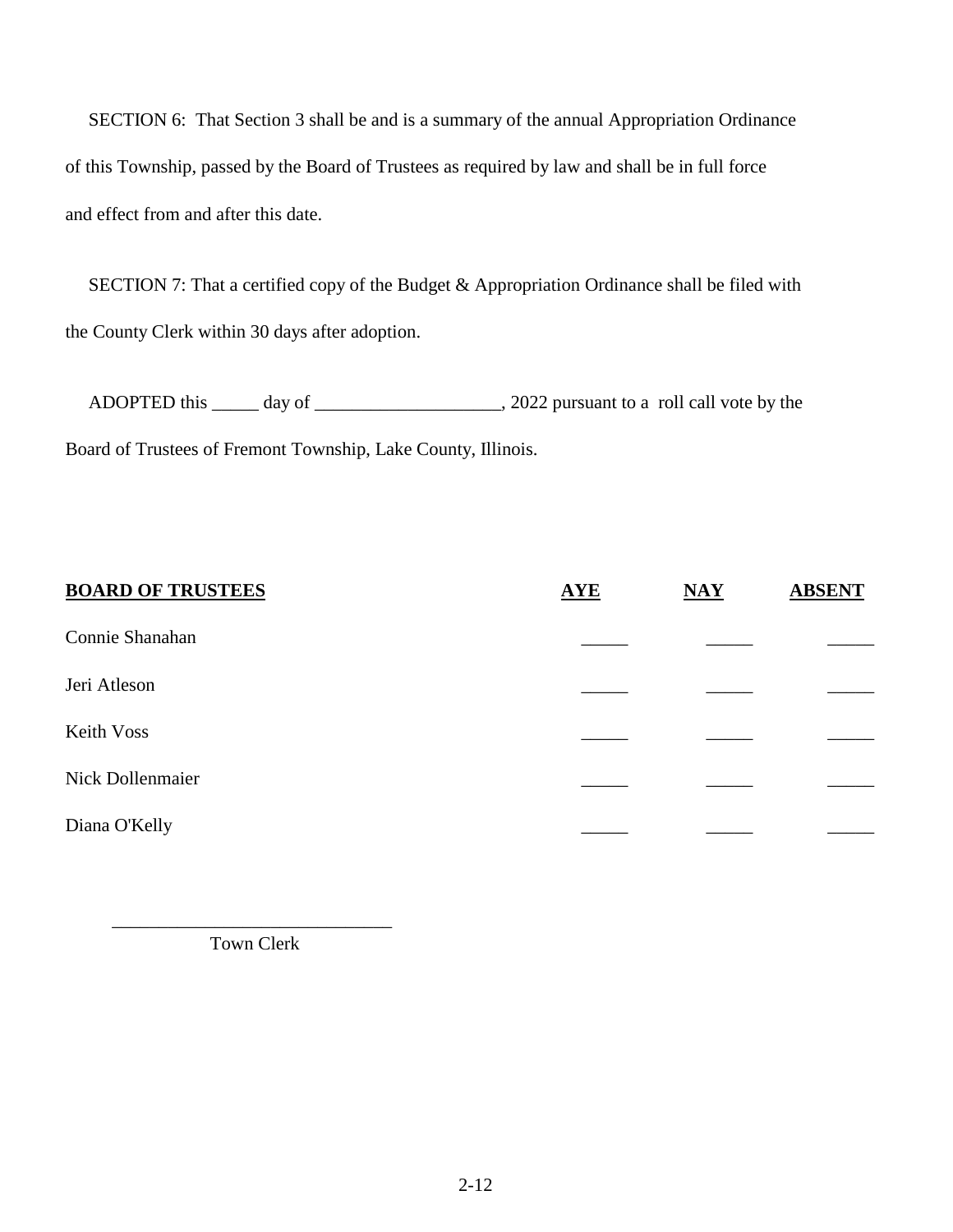# **CERTIFICATION OF BUDGET & APPROPRIATION ORDINANCE**

 The undersigned, duly elected, qualified and acting Clerk of Fremont Township, Lake County, Illinois, does hereby certify that attached hereto is a true and correct copy of the Budget & Appropriation Ordinance of said Township for the fiscal year beginning March 1, 2022 and ending February 28, 2023, as adopted this  $\_\_\_\_\_\_\_\_\_\_\_\_\_\_\_\_\_$ .

 This certification is made and filed pursuant to the requirements of (35 ILCS 200/18-50) and on behalf of Fremont Township, Lake County, Illinois.

This certification must be filed within 30 days after the adoption of the Budget  $\&$ 

Appropriation Ordinance.

\_\_\_\_\_\_\_\_\_\_\_\_\_\_\_\_\_\_\_\_\_\_\_\_\_\_\_\_\_\_

\_\_\_\_\_\_\_\_\_\_\_\_\_\_\_\_\_\_\_\_\_\_\_\_\_\_\_\_\_\_

Dated this day of 3022.

Town Clerk

Filed this \_\_\_\_\_\_ day of \_\_\_\_\_\_\_\_\_\_\_\_\_\_\_\_\_\_\_\_\_\_, 2022.

County Clerk